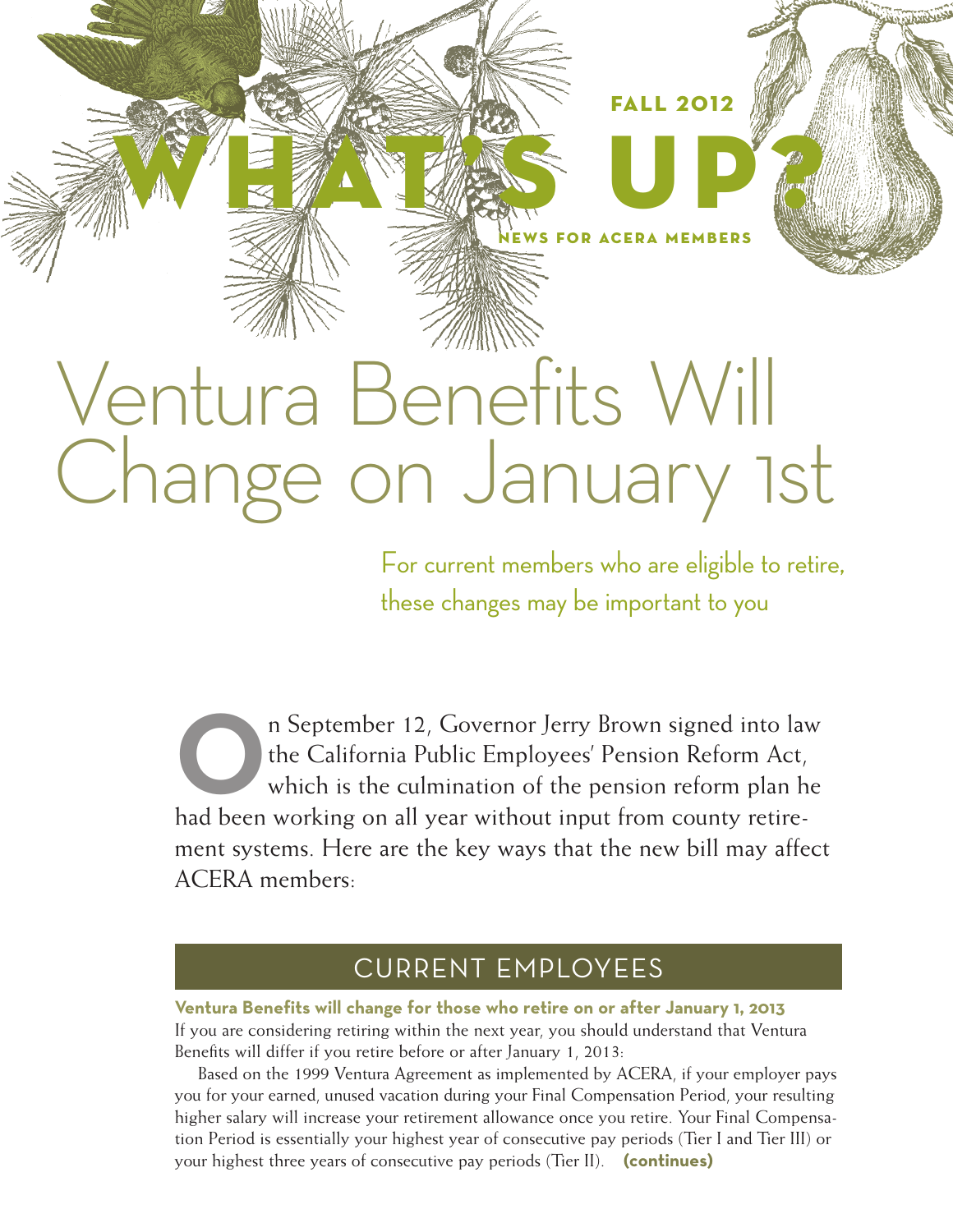Most members are paid for earned, unused vacation in two ways: **Vacation Sell** while employed and **Vacation Payoff** upon terminating employment. **For members who retire after January 1, 2013, ACERA will no longer include Vacation Payoff in the retirement allowance calculations.** Additionally, there are new limitations to how much ACERA will include in the calculation after January 1, 2013. **planning (continued from cover page)**<br>
Most members are paid for e<br> **Planning**<br> **planning members whose will no longer include Vacatior<br>
calculations. Additionally, there<br>
ACERA will include in the calculation<br>
<b>Planning** 

### Maximum Vacation Pay In Retirement Calculation

| Retire Before Jan. 1, 2013        | Retire On or After Jan. 1, 2013              |
|-----------------------------------|----------------------------------------------|
| Vacation that can be earned and   | <b>Whichever is lesser:</b>                  |
| paid during Final Average Salary  | • Amount of vacation you sell* during        |
| period                            | Final Average Salary period                  |
| Tiers $1 & 3 = 1$ year            | Tiers $1 & 3 = 1$ year                       |
| Tier $2 = 3$ years                | Tier $2 = 3$ years                           |
| Includes Vacation Sell and Payoff | without straddling <sup>+</sup> fiscal years |
| upon termination                  | OR                                           |
|                                   | • 1 year (Tiers I and III) or 3 years' (Tier |
|                                   | II) worth of earned vacation                 |

\* LARPD employees can sell zero weeks vacation while actively employed, so would be unable to include vacation in salary calculation after Jan. 1, 2013.

† Straddling fiscal years means selling vacation in the first half of the calendar year (1/2 of fiscal year) and in the second half of the calendar year (1/2 of the fiscal year).

For most members, the change represents a decrease in the amount of vacation compensation that ACERA will include in the retirement calculation. Read www.acera.org for more details.

### **Other salary calculation changes**

Compensation that Safety Members receive for a portion of unused sick leave at retirement will no longer be included in ACERA's highest average salary calculation.

The legislation also addresses what types of compensation current members will not be able to include in calculation of the retirement allowance. The legislation specifically excludes compensation such as: one time and ad-hoc payments, payments for additional services rendered outside of normal working hours, and compensation which was paid to enhance retirement benefits. Under the legislation, ACERA has the duty to determine what types of pay will become included and excluded from your calculation.

### **Your retirement contributions could change**

ACERA's Fund has three sources of income: your employee contributions, contributions from ACERA's employers, and earning from investing the Fund worldwide.

Under the new law, ACERA's participating employers (like Alameda County) may require that members pay for half of normal costs to fund the pension plan by 2018, and employers will have the option (through collective bargaining) of having employees pay as much as the entire amount of the normal cost of the plan. However, sections of MOUs that are in place on December 31, 2012 and speak to contribution rates or pick-up payments will remain in effect until they expire under their

own terms. Once they expire, employers will be permitted to increase contributions.

All current employees may experience an increase in amount of retirement contributions they are required to pay before 2018. The pension reform law does not require bargaining before increasing contribution rates for unrepresented employees.

### **No changes to retirement formulas**

The new law will not cause changes to your current retirement formula or tier.

### RETIREES

### **No changes in retirement allowance or COLA**

The new law doesn't change current retirees' vested benefits retirement allowance and Cost of Living Adjustment.

### **General Members are restricted in going back to work for ACERA employers**

If you are a General Member and will be returning to work for an ACERA participating employer after your retirement, you will be required to wait 180 days before returning if you will be returning on or after January 1, 2013. There is an exception to this rule if the employer certifies the criticality of the position. So any retiree that has not returned to work on or before December 31, 2012, will not be able to do so until 180 days after his/her retirement effective date. Safety Members are not subject to this limitation.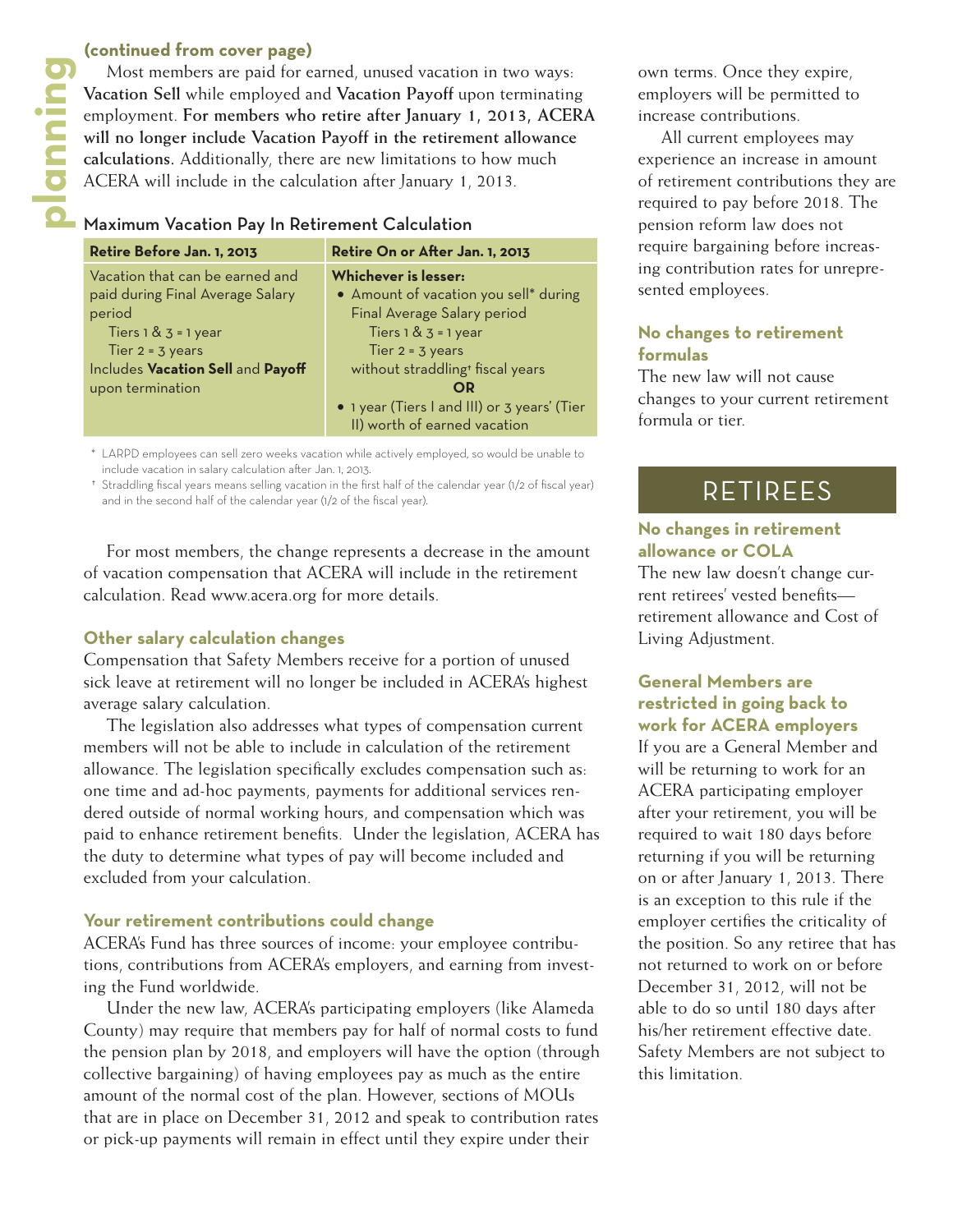### FUTURE EMPLOYEES

### NEW MEMBERS AS OF JANUARY 1, 2013

Future employees are those who enter ACERA on or after Jan uary 1, 2013 (remember—date of entry is typically two weeks after date of hire).

- Retirement eligibility increases to a minimum age of 52 with 5 years of service for new General Members. New Safety Members will be eligible at age 50 with 5 years of service.
- New members will enter new lower tiers.
- New employees will split the normal cost of the pension plan with employers upon entry into the retirement system, with the employers having the option of making employees pay full cost through collective bargaining.
- Only base pay will be considered when calculating a member's Final Average Salary (no vacation or other pay items).
- A new cap on pensionable compensation and retirement allowance will be tied to IRS and Social Security limits.

# EMPLOYERS AND ACERA

### **No employer pension contribution holidays**

ACERA's seven participating employers including Alameda County will be prohibited from contributing less than their required portion of normal costs to fund the retirement system unless the plan is funded above 120% and other specific requirements are met.

### **ACERA must now monitor pensionable compensation**

The new law gives ACERA and its Board of Retirement a new mandate to review individual members' compensation at the point of retirement as well as audit the employers and con sider enrollment, reinstatement, and contributions to deter mine correctness of procedures regarding the retirement system.

## READ OUR WEBSITE

You can read more detailed information at www.acera.org, especially if you are considering retiring in the next year or more.

ACERA embarked on a dedicated and comprehensive Asset Liability study series. The Board made a \$30.0 million commitment to a buyout man ager. ACERA staff also made an \$11.0 million commitment to a venture capi tal manager using authority delegated to it by the Retirement Board.

**investment performance 11 ACERA** embarked on a deciated and embarked on a deciated on a deciated state and million commitment to a buyout manimum of the Bard million commitment to a venture capital manager using authority delegated to the pet For the second quarter of 2012, US equities declined as slowing growth in China and stress in the sovereign bond market in peripheral Europe dampened investor sentiment. The NASDAQ led declines in the US, falling 5.1%. The S&P 500 and DJIA fell 2.8% and 1.8%, respec tively, but were able to outperform other domestic equity indices in Q2. The Russell 1000, 2000, and 3000 Indexes declined 3.1%, 3.5%, and 3.1%, respectively. The MSCI Emerg ing Market Index declined 8.8% vs. 6.9% for MSCI EAFE Index for devel oped markets.

ACERA's total Fund returned –3.2% in the second quarter 2012 and ranked in the 98th percentile among public funds greater than \$100 million. The Fund lagged its policy index of –2.6% during this time period. Longer term, the 5-year average annual return was 1.6%, ranking in the 60th percentile. The 10-year and 15-year returns ranked in the upper 16th and 21st percentiles, respectively, with 7.1% and 6.8% annualized returns, respectively. The market value of the total Fund as of 06/30/2012 was \$5,303,217,745.

### Investment Returns for 2nd Quarter, 2012\*

|                   | 2nd Quarter   1 Year , |         | 3 Year | l 5 Year |
|-------------------|------------------------|---------|--------|----------|
| <b>TOTAL FUND</b> | $-3.2%$                | $0.0\%$ | 12.9%  | 1.6%     |
| Policy Index**    | $-2.6%$                | O.5%    | 12.2%  | 2.4%     |

Returns for periods greater than one year are annualized. Results of all publicly traded investments are presented in a format con sistent with the CFA Institute's Global Investment Performance Standards®.

<sup>\*\*</sup> As of October 1, 2011, the Policy Index is 34% Russell 3000/ 15% Barclays Aggregate/ 3% Citigroup WGBI - ex US/ 2% Barclays High Yield/ 25% MSCI AC World - ex US IMI/ 6% NCREIF Property Index/ 10% Russell 3000 + 100 bps/ 5% CPI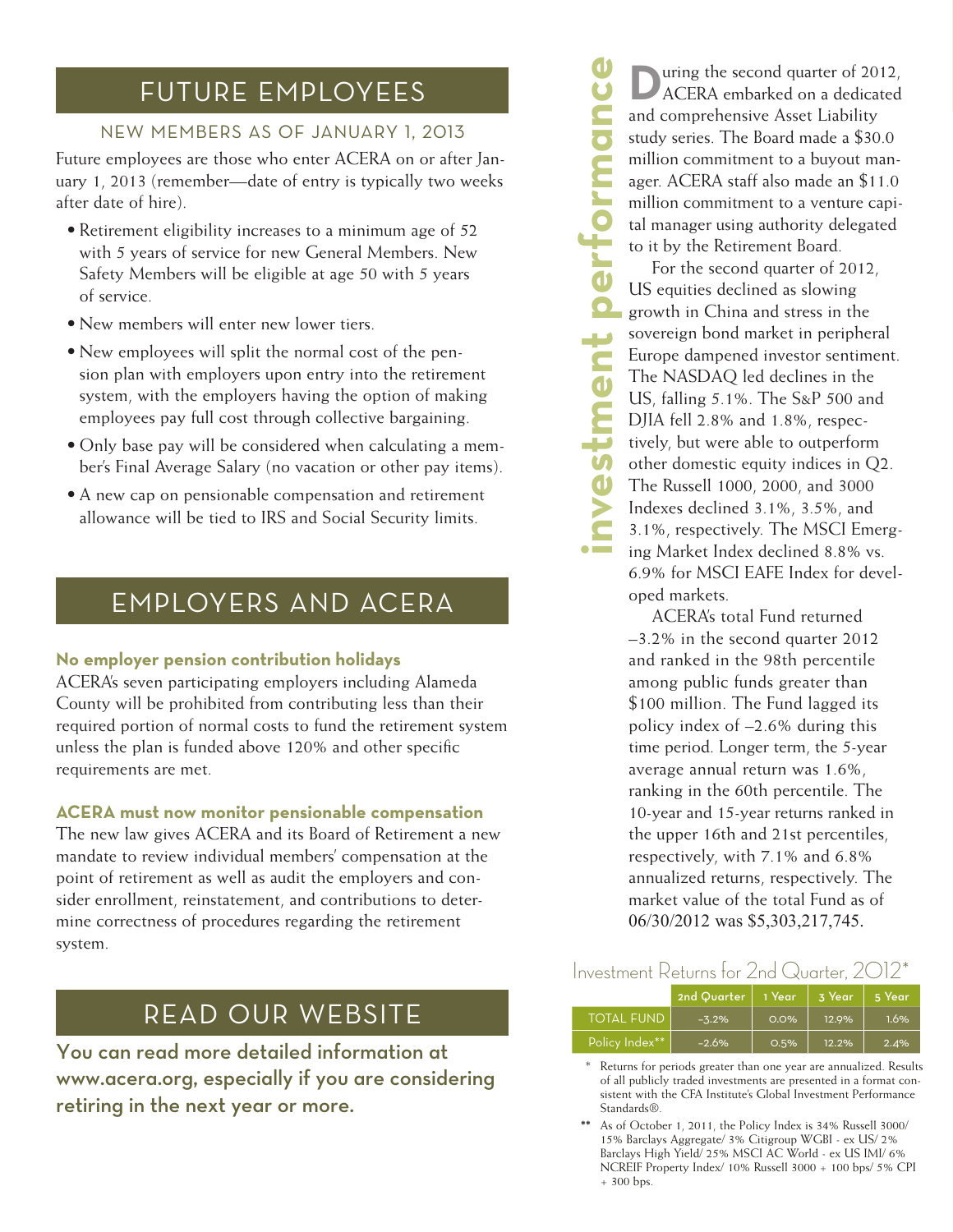This forum presents information of interest to the soon-to-be-retired and the Retired ACERA Member.

# Retiree Page

# 6 Helpful Medicare Exchange Tips

**This year, as an integral part of ACERA's ongoing effort to lower healthcare costs and** increase options for our members, Medicare-eligible ACERA retirees (and dependents) will have the option of obtaining health care coverage by participating in the Extend Health Medicare Exchange.

### 1. Kaiser Medicare Members

**Members now enrolled in the Kaiser Senior Advantage plan are not required to make any changes** but might find a plan in the Medicare Exchange that provides more desirable benefits or is available in an area you want to move.

### 2. UnitedHealthcare Medicare Members

ACERA will discontinue its UnitedHealthcare Senior Supplement and Medicare Advantage plans, so members now enrolled in those plans **MUST elect new coverage** if they want to keep medical coverage through ACERA. Members can enroll in either the Kaiser Senior Advantage plan or a plan through the Medicare Exchange.

### 3. Open Enrollment

| Enroll in or make changes to  | November 1-                           |
|-------------------------------|---------------------------------------|
| Kaiser Permanente Senior      | November 30,                          |
| Advantage                     | 2012                                  |
| Enroll in a plan through the  |                                       |
| <b>Extend Health Medicare</b> | November 1, 2012-<br>January 31, 2013 |
| <b>Exchange</b>               |                                       |

### 4. Medicare Exchange Translation

If you call Extend Health to inquire about a plan through the Medicare Exchange, here are a few helpful translations of terms from the UnitedHealthcare world to the Medicare Exchange world:

| UnitedHealthcare<br><b>Senior Supplement Plan</b> | = Medigap plan |
|---------------------------------------------------|----------------|
| UnitedHealthcare                                  | <b>AARP</b>    |
| Senior Supplement Plan = Plan F + Prescription    | Drug Plan      |

5. Medicare Exchange Premiums Members who enroll in a Medigap plan through the Medicare Exchange for coverage that begins February 1, 2013 will pay the first month's premium at the time of enrollment directly to the insurance carrier they select. Members eligible for a Medicare Exchange Monthly Medical Allowance won't receive the reimbursement they're eligible for until after February 1. If you want to defer payment until closer to February, you can narrow down your plan selection now, but make an appointment with your benefit advisor for January to finalize your enrollment.

### 6. More Medicare Plan Info

Information on enrolling in an ACERA Medicare plan is contained in the Open Enrollment packet you received in the mail. Additionally, if you're Medicare Eligible, you should have received communications from the Extend Health Medicare Exchange.

For more information on the Medicare Exchange, visit www.extendhealth.com/acera or call Extend Health at 1-888-427-8730. For more information on the Kaiser Permanente Senior Advantage plan, call 1-800-443-0815 or visit http://my.kp.org/ca/acera.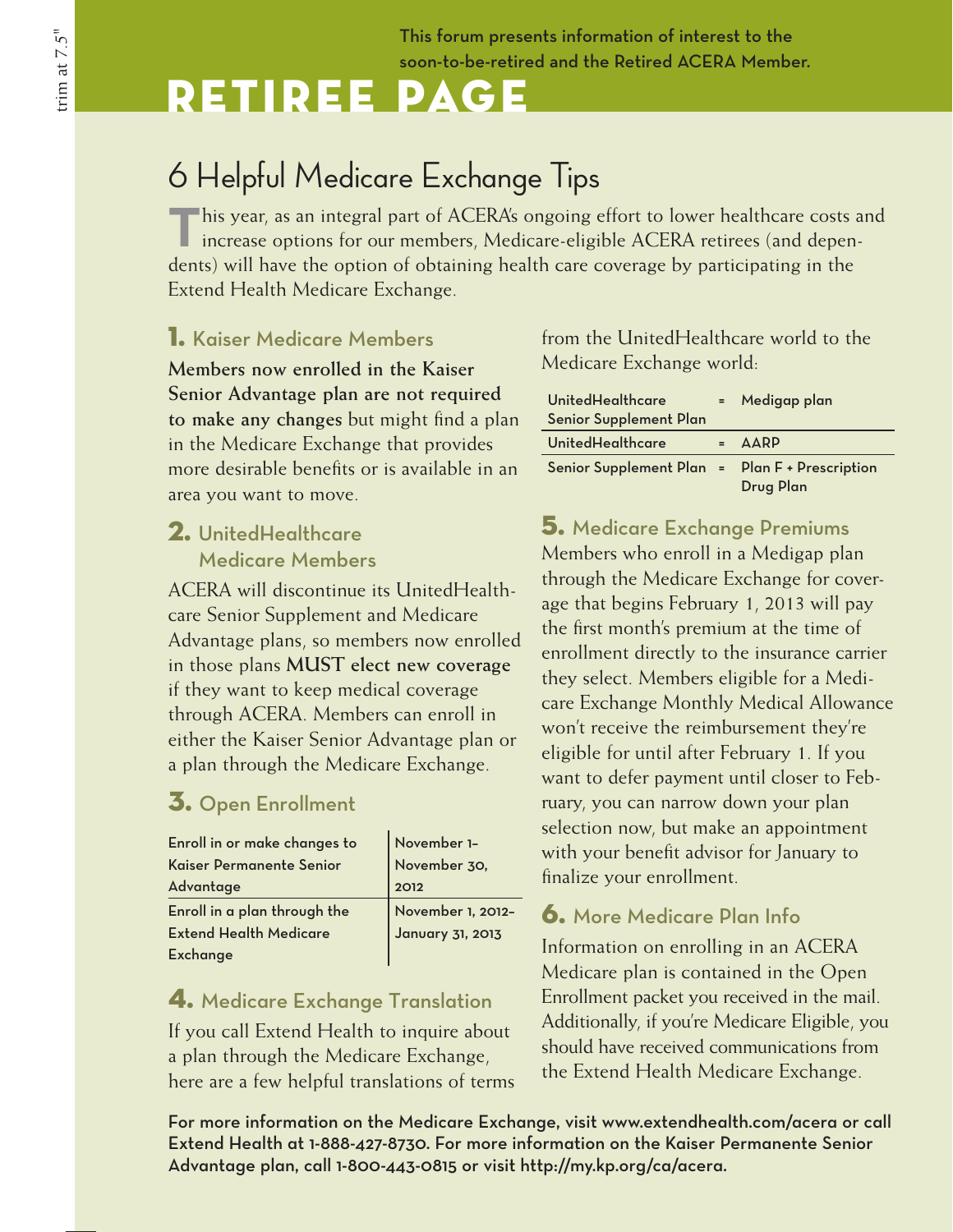### Extend your life and lifetime benefit—tips for living well before and after retirement

# Live Well

# Liquid Energy: Instantly Boost Your Health

**Haydration is valuable.** Good hydration is central to your most **The basic physiological functions, including regulating blood pres**sure, body temperature, and digestion. And good hydration keeps money in your pocket:

### The Value of a Good Drink

- **• Lose Weight or Avoid Weight Gain** Your well-hydrated body will have fewer pains, allowing you to continue sports or exercise, and a faster metabolic rate, which helps you burn calories more efficiently. Drinking around 16 oz. of water right after you wake up gives your metabolism a hefty surge.
- **• Keep Your Mind Sharp** A 2011 University of Connecticut study showed that even mild dehydration can alter mood, vigilance, and working memory, things you need to perform optimally at work.\*
- **•** Avoid Hospital Expenses If you're getting up there in years, hydrating can help you avoid expensive hospital stays: a 2004 study showed the average preventable hospital stay for dehydrated seniors is 4.6 days which could cost over \$1,500 a day, driving up insurance rates.<sup>†</sup>

### Easy Drinks are Cheaper

A couple of \$2 colas or sports drinks every day sets you back almost \$1,500 a year. Here are some ideas for staying hydrated with easy, healthy drinks on the cheap:

- Six Second Soda Add a splash of fruit juice to a glass (about a 1-second pour). Fill the rest of the glass with seltzer water (about a 5-second pour). It's great with orange, apple, grape, cranberry, or any fruit juice.
- **Fruit Infusion** Add berries or slices of any fruit to the bottom of a glass. Press them a little with a tablespoon. Fill the glass with tap water (and ice) and stir it up for delicious infused water. Try whole strawberries and raspberries or slices of apple, orange, lemon, pear, watermelon, or any combination thereof. Surprisingly, slices of cucumber make a refreshing infusion. Instead of drinking soda at a restaurant, ask for seltzer water with a lemon or lime slice—it's usually free.
- **Easy Tea** No boiling water necessary. Just put your favorite tea bag in the bottom of a glass, fill with water, and let it sit a few minutes before drinking for a lightly-flavored beverage. Try black and green tea, as well as herb tea like peppermint or chai. Red zinger is especially good.

<sup>\*</sup> Ganio, MS, et al. (2011). Mild dehydration impairs cognitive performance and mood of men. BR J Nutr, Retrieved from www.ncbi.nlm.nih.gov/pubmed/21736786

<sup>†</sup> Xiao H, et al. (2004). Economic burden of dehydration among hospitalized elderly patients. Am J Health Syst Pharm., Retrieved from www.ncbi.nlm.nih.gov/pubmed/15595228